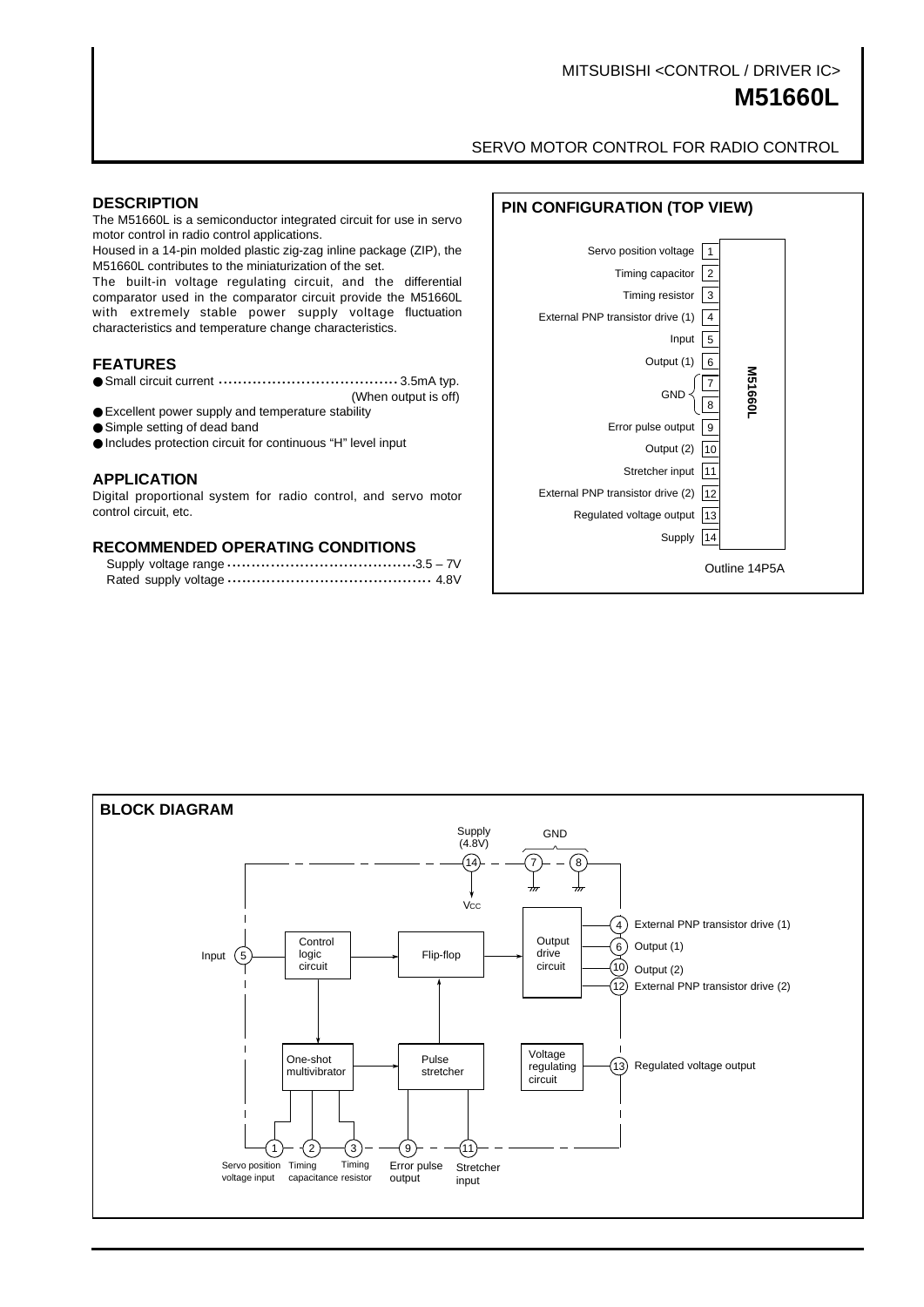# **M51660L** MITSUBISHI <CONTROL / DRIVER IC>

## SERVO MOTOR CONTROL FOR RADIO CONTROL

# **ABSOLUTE MAXIMUM RATINGS** (Ta = 25°C, unless otherwise noted)

| Symbol           | Parameter                 | Conditions            | Ratings      | Unit         |
|------------------|---------------------------|-----------------------|--------------|--------------|
| Vcc              | Supply voltage            |                       | 7.5          |              |
| <b>JO SINK</b>   | Output sink current       |                       | 500          | mA           |
| <b>O</b> SOURSE  | Output source current     |                       | 200          | mA           |
| P <sub>d</sub>   | Power dissipation         |                       | 550          | mW           |
| $K_{\theta}$     | Thermal derating range    | $Ta \geq 25^{\circ}C$ | 5.5          | $mW$ /°C     |
| Topr             | Operating temperature     |                       | $-20 - +75$  | $^{\circ}C$  |
| T <sub>stg</sub> | Storage temperature range |                       | $-40 - +125$ | $^{\circ}$ C |

## **ELECTRICAL CHARACTERISTICS** (Ta = 25°C and Vcc = 4.8V, unless otherwise noted)

| Symbol      | Parameter                                | <b>Test conditions</b>              | Limits |      |      | Unit   |
|-------------|------------------------------------------|-------------------------------------|--------|------|------|--------|
|             |                                          |                                     | Min.   | Typ. | Max. |        |
| Icc         | Circuit current                          | When output is OFF                  |        | 3.5  | 5    | mA     |
|             |                                          | When output is ON                   |        | 20   |      |        |
| <b>VOL</b>  | Output voltage "L"                       | $I_{O}$ SINK = 100 $mA$             |        | 0.1  | 0.2  | V      |
|             |                                          | $\log_{10}$ SINK = 400mA            |        | 0.4  | 0.7  |        |
| <b>VOH</b>  | Output voltage "H"                       | $Io$ SOURCE = 100mA                 | 3.4    | 3.8  |      | $\vee$ |
| <b>IPNP</b> | <b>External PNP transistor</b>           |                                     | 30     |      |      | mA     |
|             | Drive current                            |                                     |        |      |      |        |
| VReq        | Internal regulated supply voltage        |                                     | 2.3    | 2.45 | 2.6  | V      |
| <b>Reg</b>  | Internal regulated supply output current |                                     |        |      | 3.0  | mA     |
| Трв         | Minimum dead band width                  | $RDB = 510\Omega$ , $Cs = 0.1\mu F$ |        |      | 1.5  | μs     |

## **TYPICAL CHARACTERISTICS** (Ta = 25°C, unless otherwise noted)



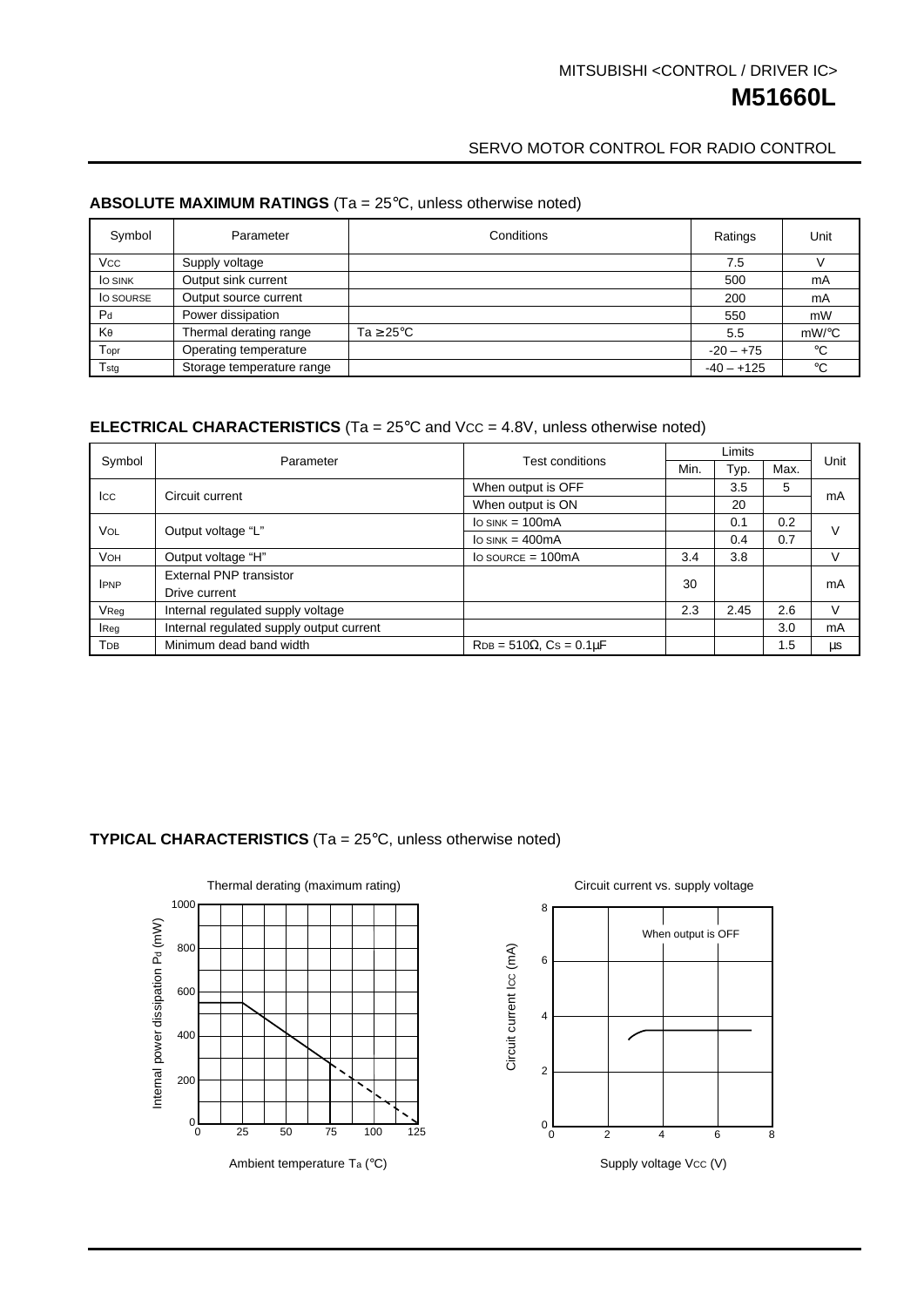# **M51660L** MITSUBISHI <CONTROL / DRIVER IC>

# SERVO MOTOR CONTROL FOR RADIO CONTROL



#### Deadband width vs. deadband resistance



Deadband resistance RDB (Ω)

## **APPLICATION EXAMPLE**

#### **Servo motor control circuit for radio-controlled**





Output sink current ISINK (mA)